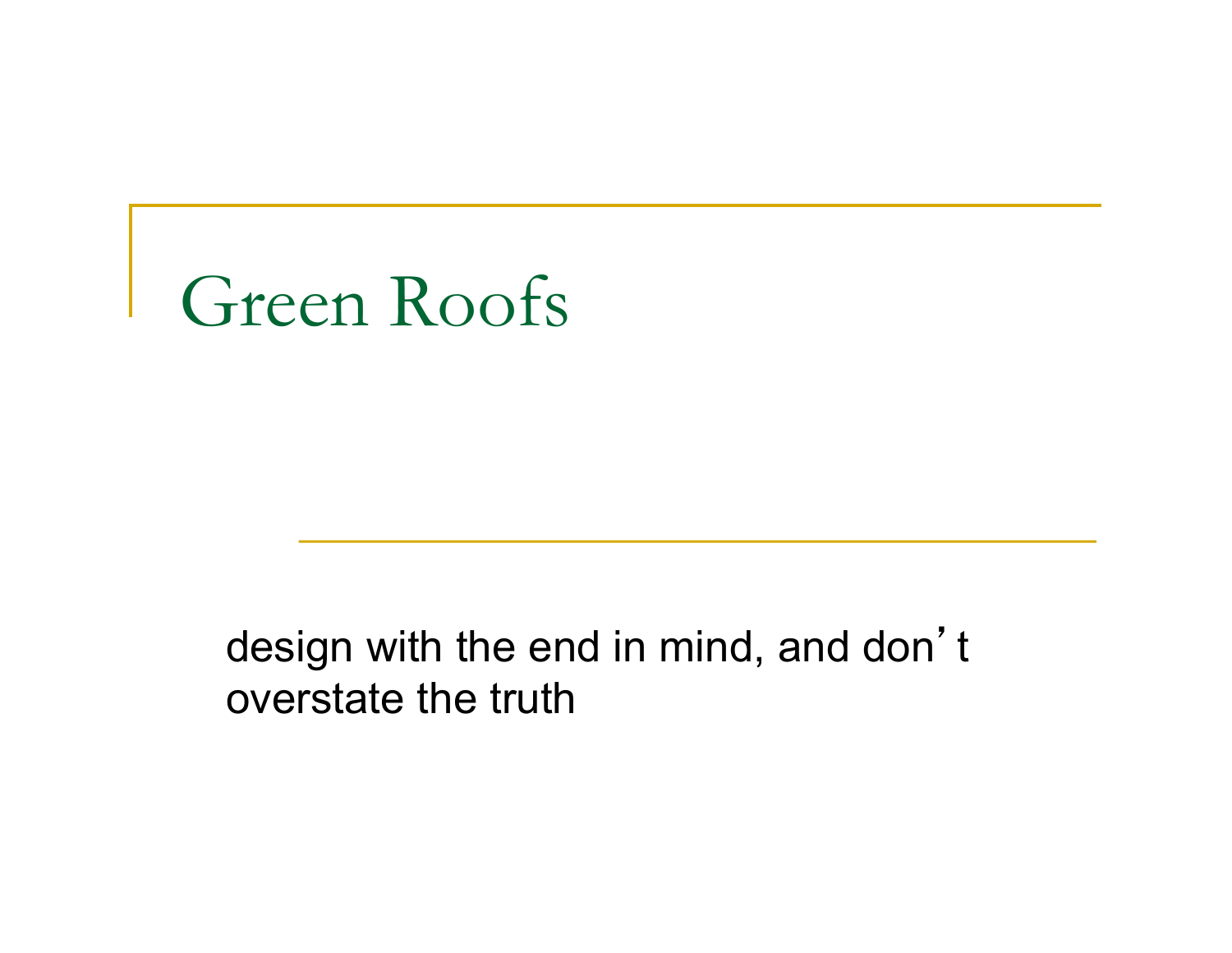## Design for what goals?

- **Stormwater**
- **Aesthetics** -maintenance
	- -weeds; original design
- **Energy conservation**
- **Carbon sequestration**
- ! habitat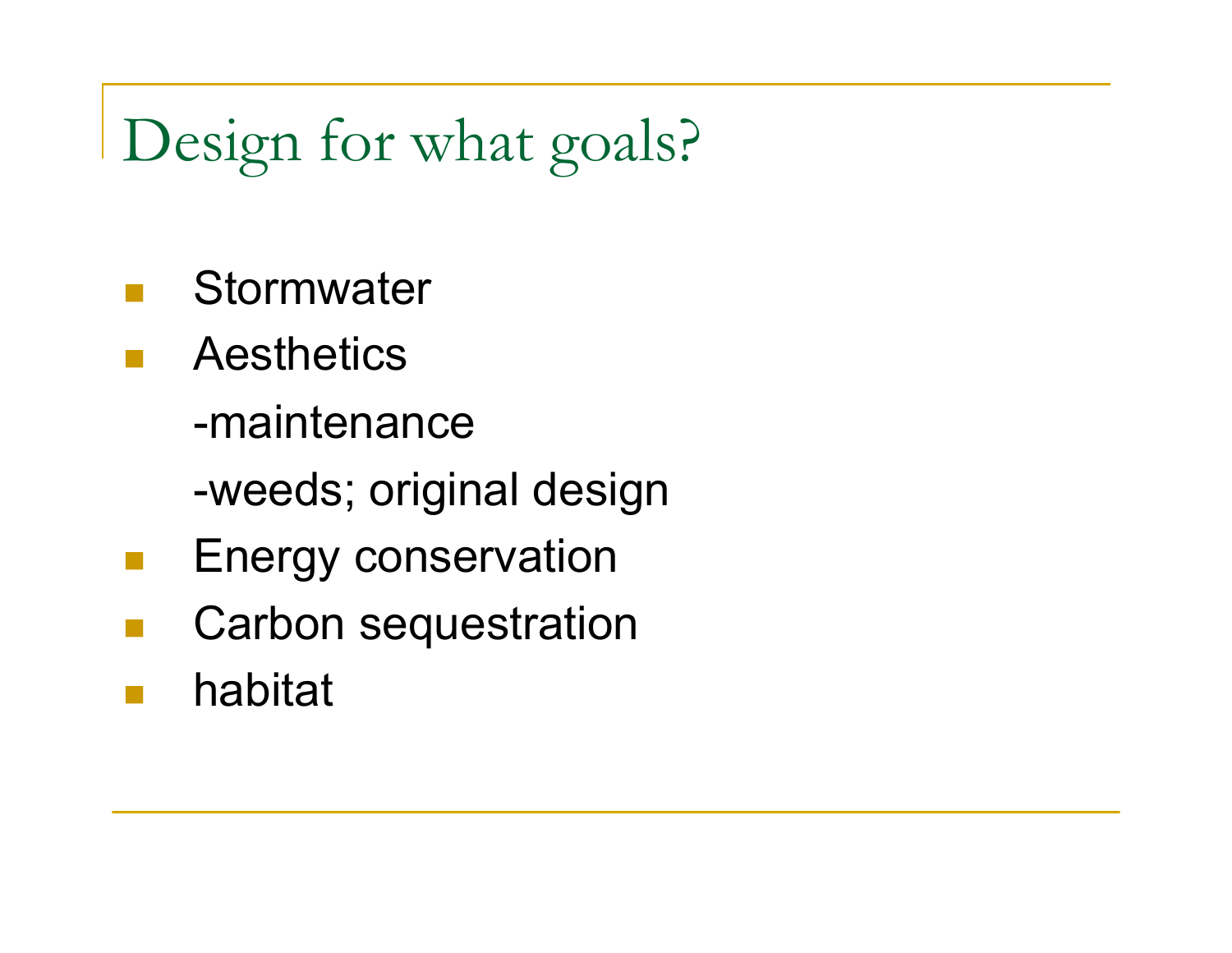#### Plants and Design choices

- **The bigger and** more complex the plants and design, the more it will cost; both for install and maintenance.
- **Plants have their** own ideas

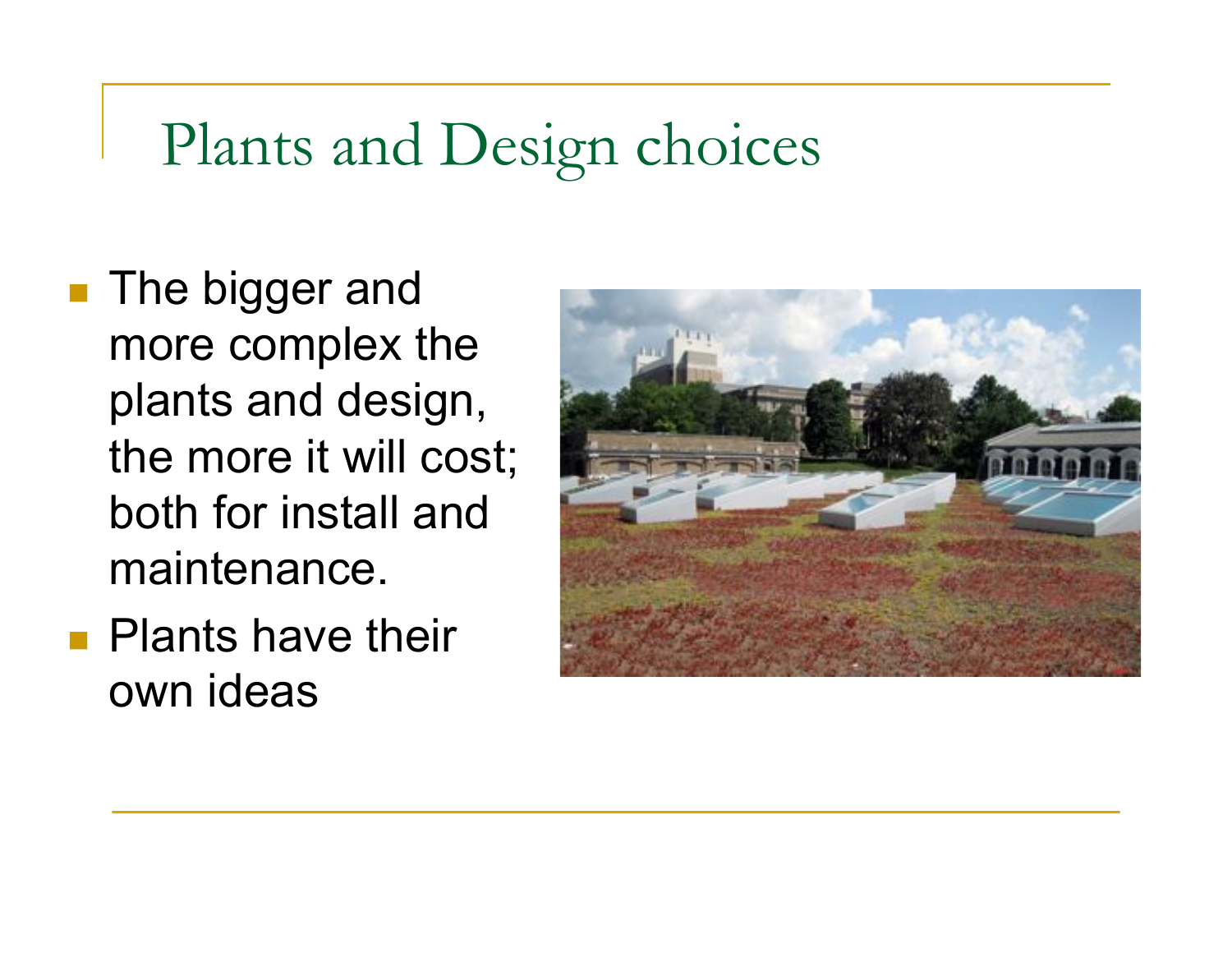# Native plants

- **Native plants: not a native** habitat
- **Habitat value- insects;** birds; what is the goal, plant-wise?
- **Natives generally require** deeper soil; more water.
- **Native to where?**

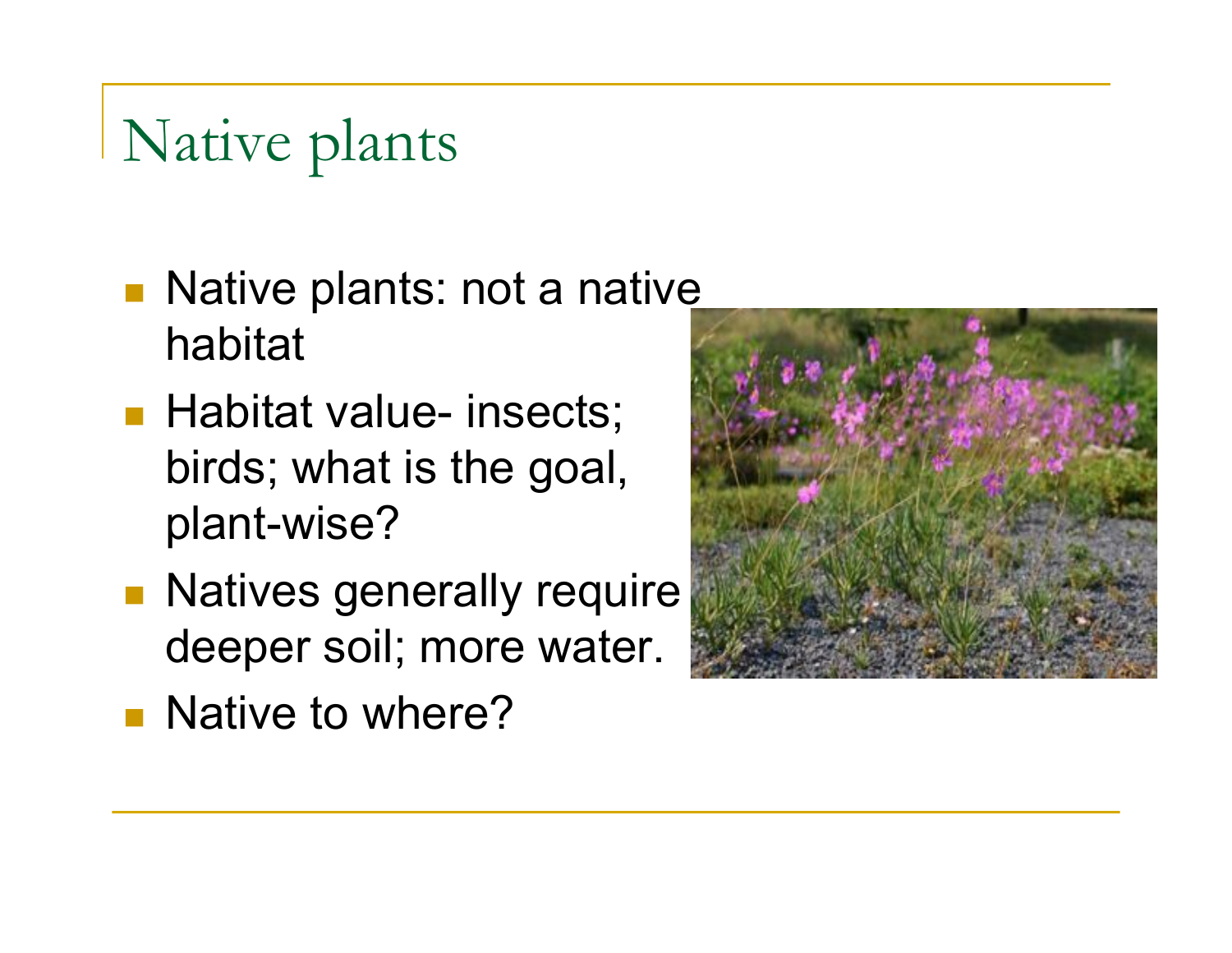#### Weeds and growth habits

- $\blacksquare$  Weeds: what is a weed?
- **E** Coverage patternsaccent vs groundcover

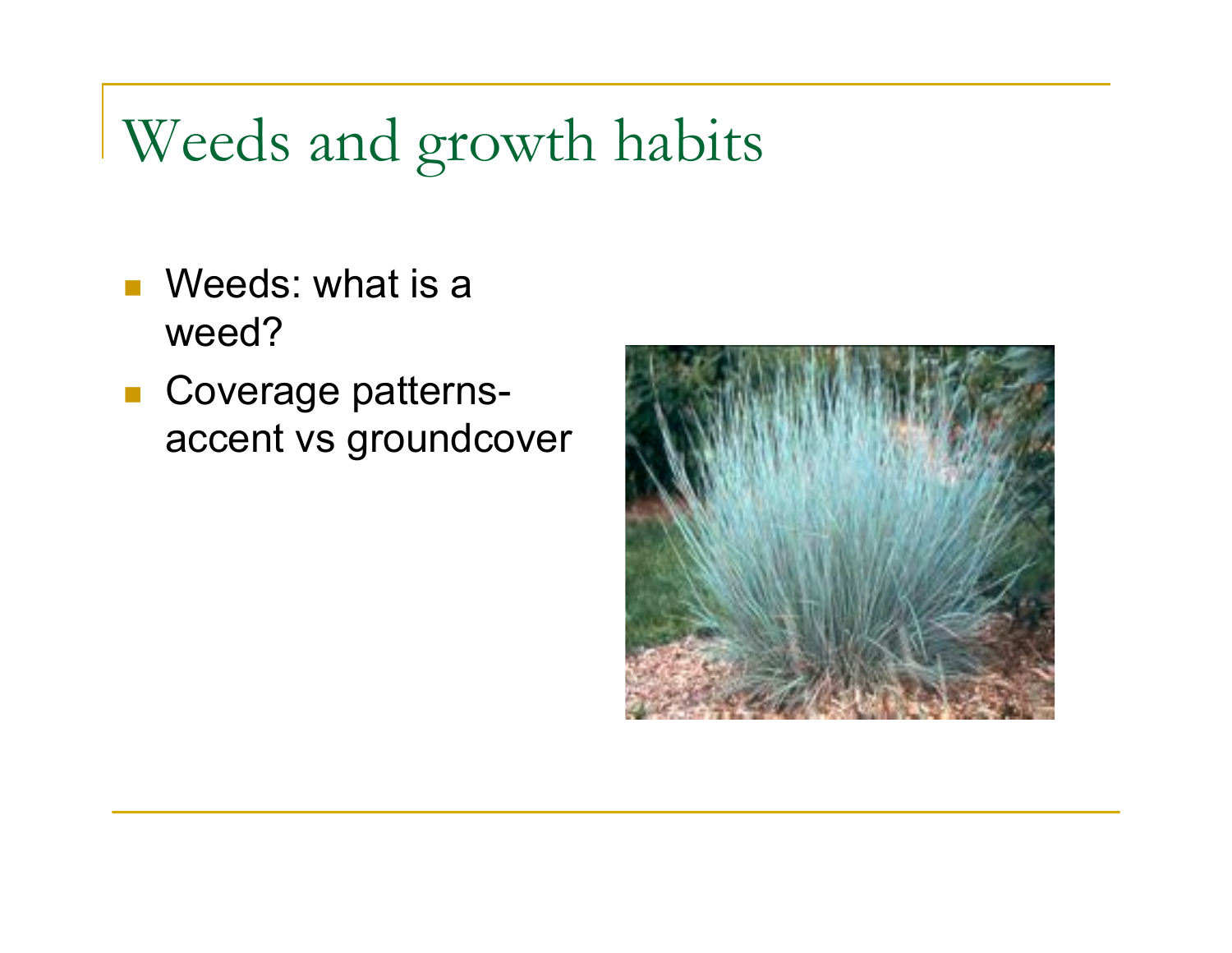Carbon Sequestration

- Carbon is sequestered in biomass. Wood; roots; shells of ocean creatures.
- **If it requires space and special conditions: lack** of oxygen is standard
- A green roof has no space for C storage; either aboveground or in the soil. Except for a small amount of C stored in the first 2 yrs after installation, there is no C sequestered on green roofs.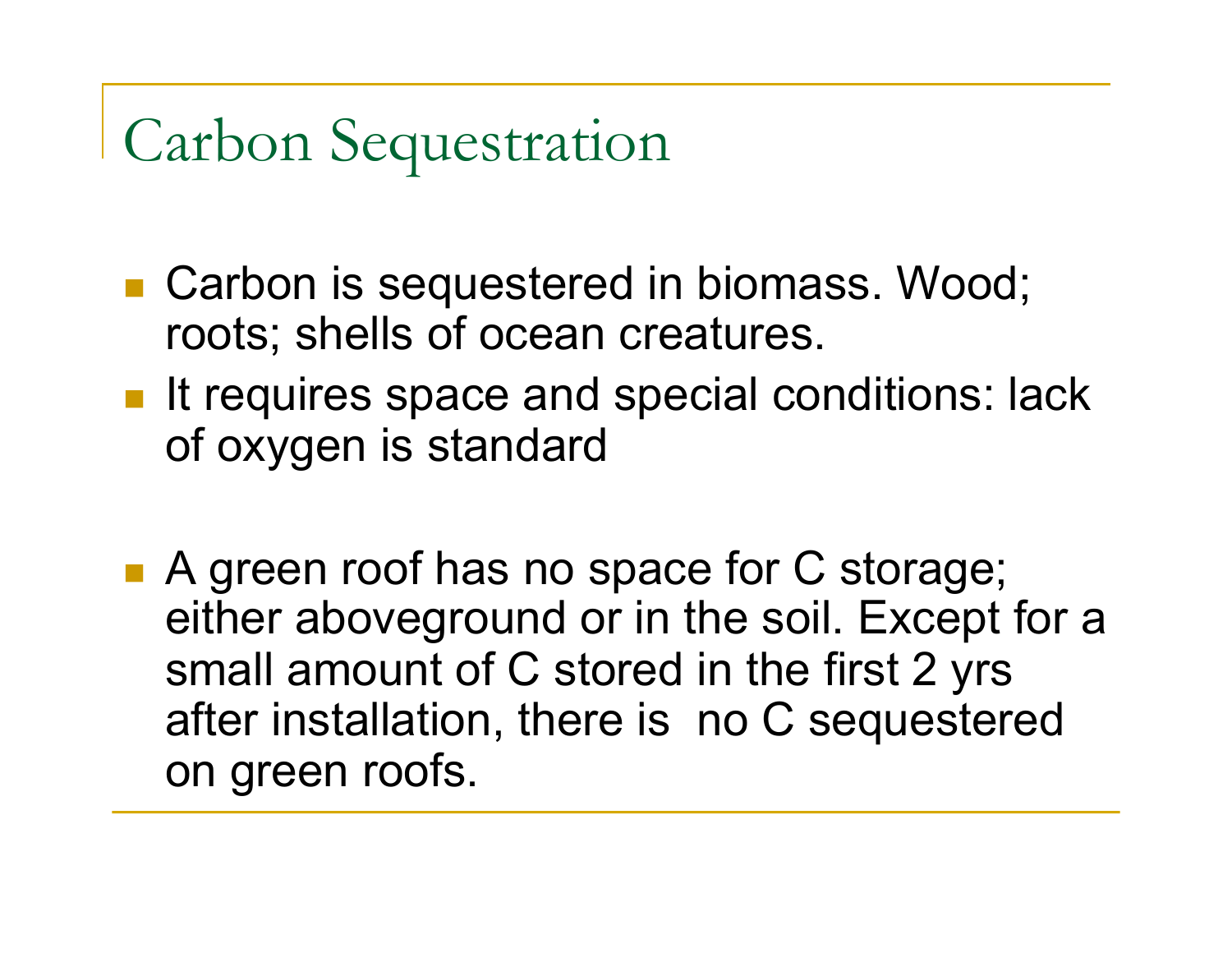#### R-Value

- Common question; no quick answer
- **Bell and Spolek in 2009 found R of 2.1 in** controlled conditions
- **Deta Cheau State found R of 2-6 depending on** roof construction and plant cover
- **Effect is greater in summer than winter**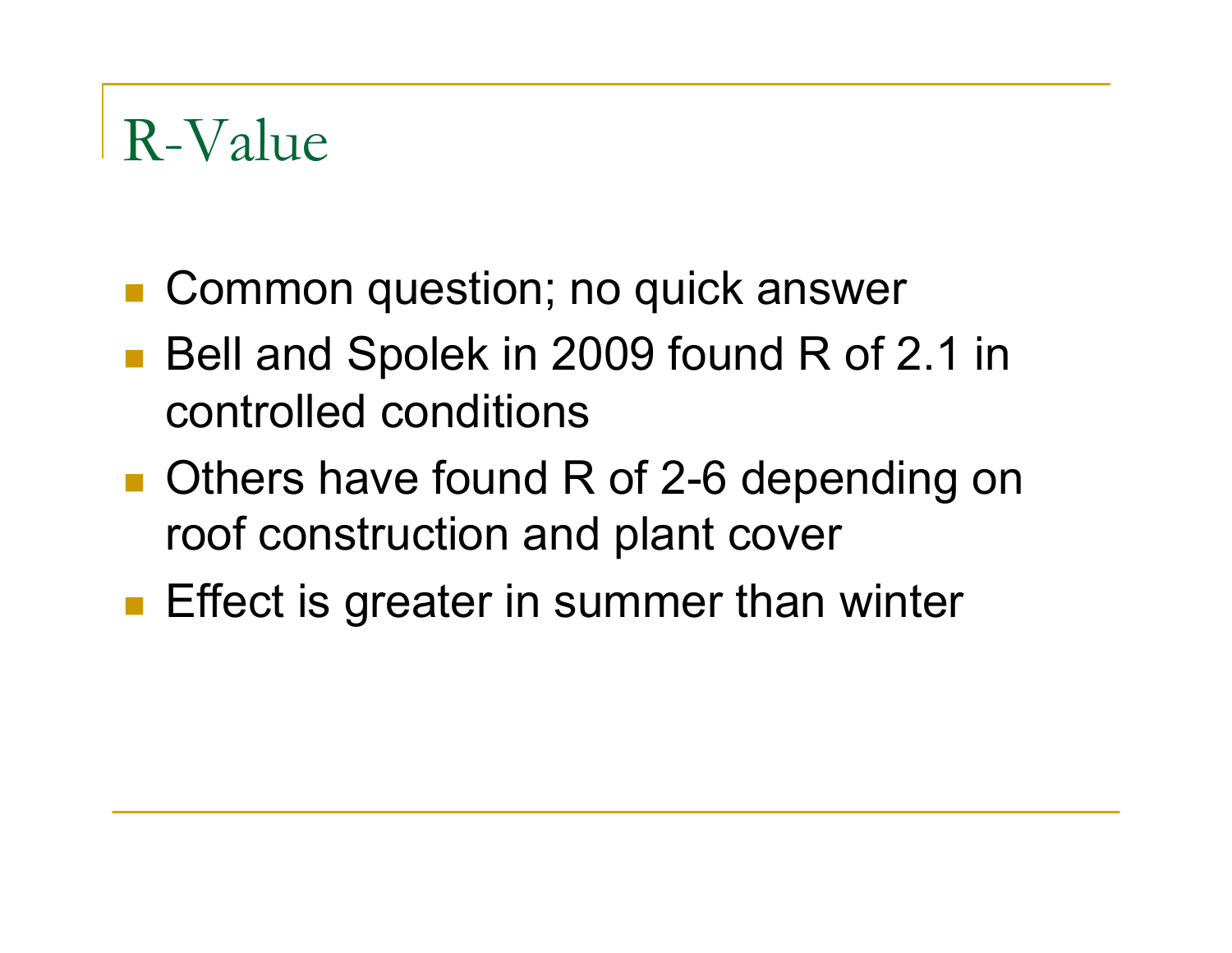### Embodied energy

- **Bometimes called 'emergy'**
- **Reflects total energy required to produce a** thing
- 70% of embodied energy on a green roof is in the expanded shale/clay media according to Schramski and Tilley 2009.
- **E** Crushed recycled brick a slightly heavier alternative. Also recycled polystyrene; other options?